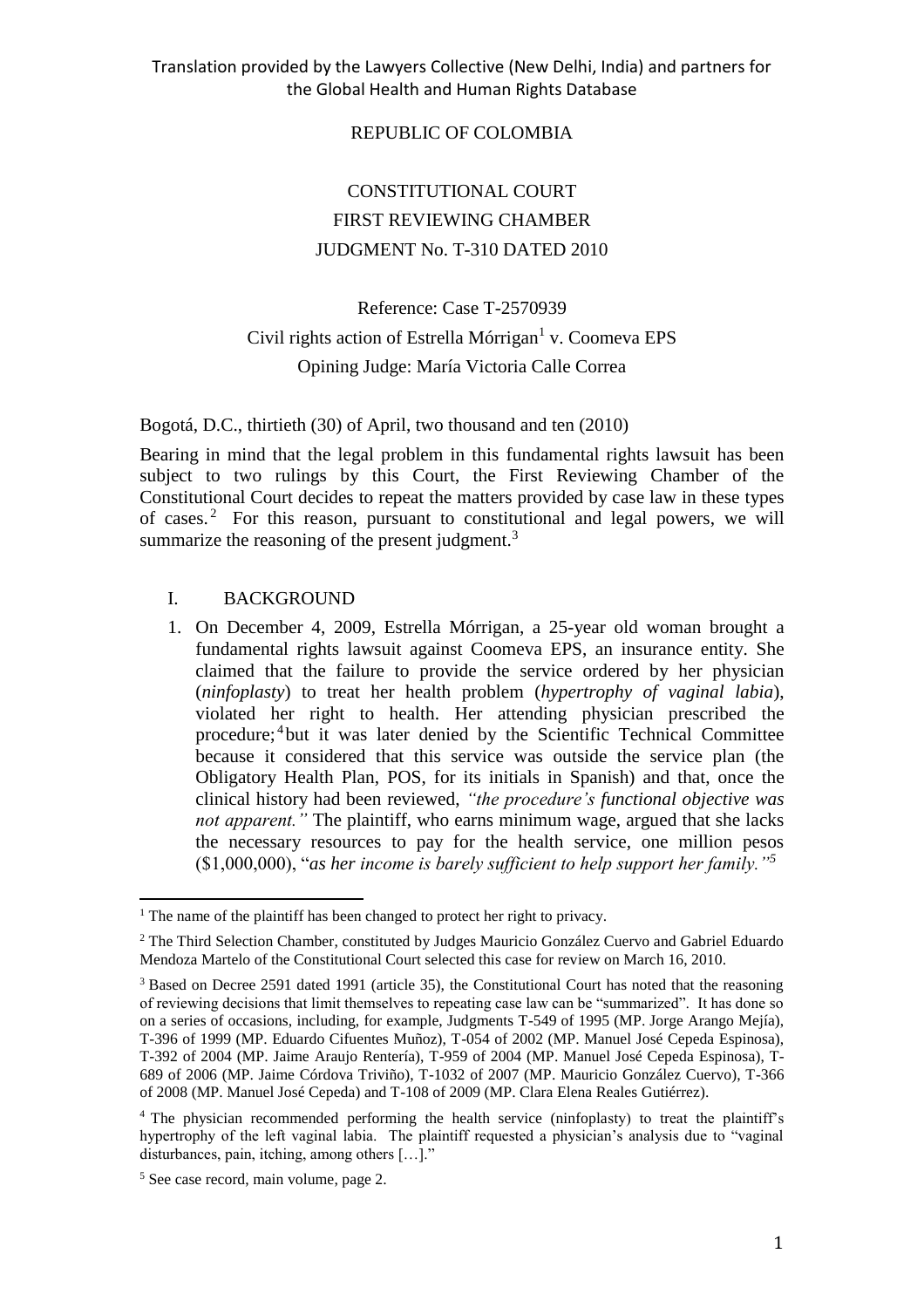2. On January 18, 2010, the Municipal Judge of Santa Rosa de Osos decided to deny the fundamental rights action. It considered that EPS did not disregard the plaintiff's fundamental right to health and life by denying a health service that, while useful, was not essential. The Judge based his decision on the opinion presented in the case by the attending physician who ordered the health service requested by the plaintiff. This opinion ratified (i) the existence of a health affectation and (ii) the service ordered was the adequate clinical answer. Nonetheless, he clarified that the "*procedure was not essential to improve her health condition. Failing to perform it did not put her health or dignified life at risk. Performing it did not have any consequence. It is more aesthetic than functional."<sup>6</sup>*

#### II. CONSIDERATIONS AND ARGUMENTS

- 1. According to repeated case law, every person has a constitutional right to access the health services that he or she *needs,* depending on the respective form and manner of access, and that person's condition within the system.<sup>7</sup> Case law has ensured the access to health service that a person needs when the corresponding EPS has not guaranteed it; at the same time, it has denied ordering access to the service when it is not necessary.<sup>8</sup>
- 2. The service requested by the plaintiff in this case, namely, *ninfoplasty,* forces the Health System to make a careful decision, to ensure the effective enjoyment of her right to health. Indeed, this type of 'plastic' services may imply, for example, merely 'aesthetic' cases or cases in which the service is clearly 'reconstructive' or necessary to ensure a person's personal integrity. In the former, when the service is purely aesthetic, we must understand that it is not included within the obligatory health plan (POS), that it is excluded from this plan and that, therefore, the attending physician cannot order its provision by the Health System, much less, the constitutional judge. In the second case, when the 'plastic' intervention is clearly 'reconstructive' or necessary to ensuring a person's personal integrity,

 $\overline{a}$ <sup>6</sup> See case record, main volume, page 35.

<sup>7</sup> In this regard, see Judgment T-760 of 2008 (MP. Manuel José Cepeda Espinosa). In this case, the court decided, among other matters, that "every person has a right to an authorization by the entity in charge of guaranteeing health services, EPS of access to the services that said person *needs* and those that he or she *requires with need,* even if they are not under the obligatory health plan; impeding access in such cases implies a disrespect of the person's right to health. Access to services should be *timely, efficient* and *of good quality*." The way that the constitutional case law was picked up in this case has been repeated on a series of occasions. For example, see Judgments T-320 of 2009 (MP. Jorge Iván Palacio Palacio) and T-346 of 2009 (MP. María Victoria Calle Correa).

<sup>8</sup> On a series of occasions, the Court has considered unnecessary health services and it has denied a writ protecting fundamental rights even in the case of minors. For example, Judgment T-985 of 2008 (MP. Manuel José Cepeda Espinosa) was decided as follows: "the minor's father claims that she requires an orthodontic treatment after her upcoming surgery. Nevertheless, as claimed by EPS before the appellate judge, the attending physician never ordered this treatment. The attending physician's order shows that she considers that the minor requires health treatment (*surgical window*) and that another complementary service might be useful (*orthodontic treatment*). In fact, as claimed by the plaintiff, EPS offers a financing plan for the cost of the service, so that the plaintiff can assume it and it can guarantee the complementary orthodontic service to his daughter. Thus, as the orthodontic treatment is a health treatment that the minor does not need, EPS did not violate her right to health when it failed to order said treatment."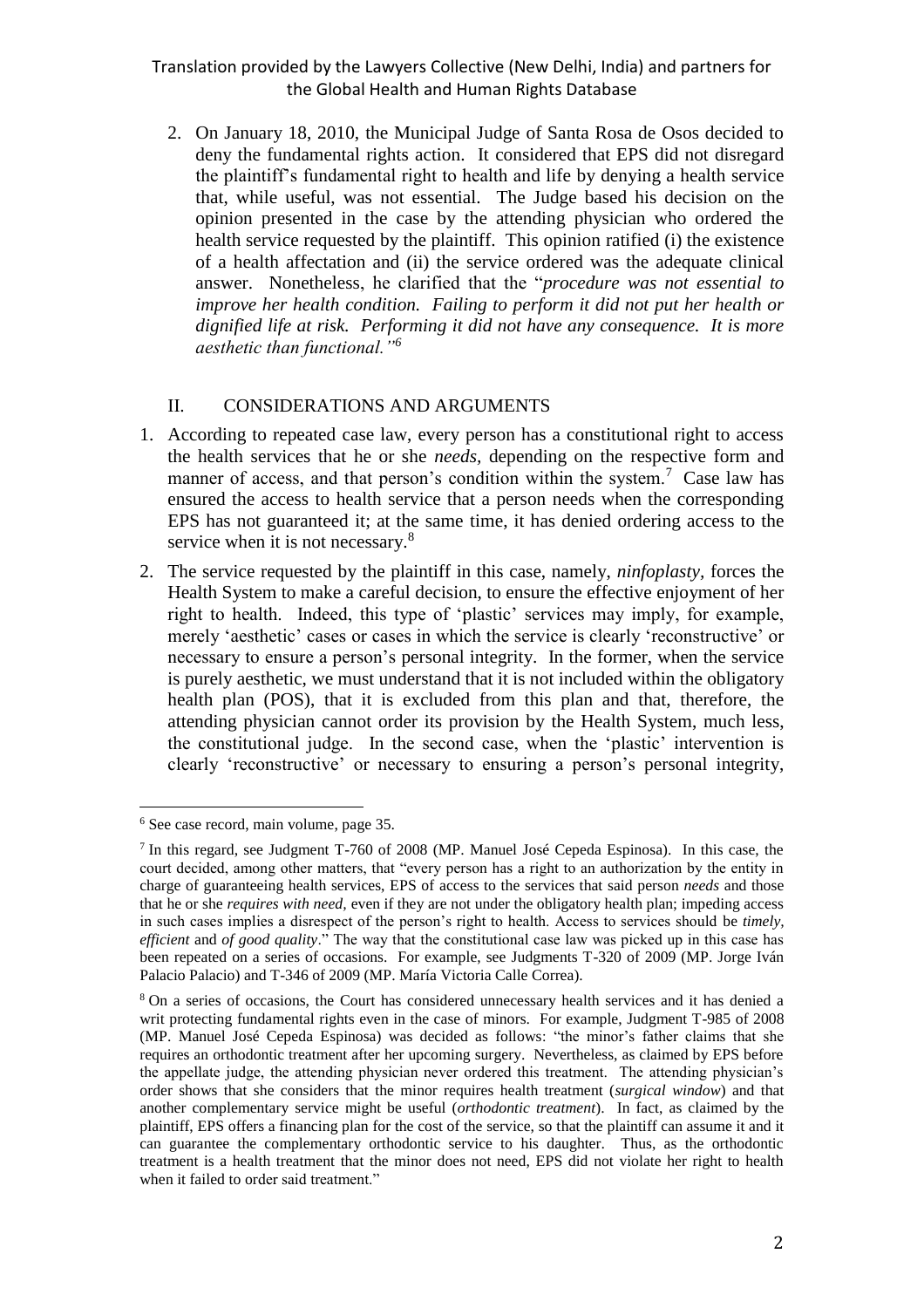access to the disputed service must be assured by the respective entity, and in the event of breach, the constitutional judge can order it.

3. Breast surgeries present a similar dilemma, and they have also been reviewed by constitutional case law. Thus, in Judgment T-1251 of 2000, a physical education teacher's right to have breast surgery was protected, because she suffered from hyperplasia of her right breast that affected her body, causing strong backaches that prevented her from performing her job properly. <sup>9</sup> The Court took into account, in particular, that the plaintiff was a woman "whose marked asymmetry caused psychosexual difficulties to her."<sup>10</sup> Throughout the constitutional case law, the various Constitutional Court Review Chambers have protected plaintiffs' rights in similar cases.<sup>11</sup> This jurisprudential position has also been picked up by health regulations that clearly establish, since 2005, that necessary breast surgeries, not purely aesthetic ones, are understood to be included by the  $POS<sup>12</sup>$ Bariatric surgery is another example of these types of services. Indeed, on occasion, the Constitutional Court has found that this service is necessary and has

 $\overline{a}$ <sup>9</sup> Constitutional Court, Judgment T-1251 of 2000 (MP Alejandro Martínez Caballero).

<sup>&</sup>lt;sup>10</sup> Constitutional Court, Judgment T-1251 of 2000 (MP Alejandro Martínez Caballero).

<sup>&</sup>lt;sup>11</sup> This decision has been repeated in Judgment T-935 of 2001 (MP Marco Gerardo Monroy Cabra), which considered that "The surgery requested by Ms. Escobar Calderón from Coomeva E.P.S., cannot be considered "aesthetic surgery" and thus be excluded from the P.O.S., since the diagnoses issued by the physicians and contained by the file demonstrate that the surgery requested by the plaintiff is required to improve the afflictions that affect her. This Chamber considers that the surgery required by the plaintiff seeks to ensure the rights to health, dignity, social security and physical integrity and that her case is similar to the decision issued in T-1251/00. Said case law is in harmony with other case law cited in this ruling." Judgments T-119 of 2000 (MP. José Gregorio Hernández Galindo); T-070 of 2001 (MP. Alvaro Tafur Galvis); T 461 of 2001 (MP. Marco Gerardo Monroy Cabra); T-531 of 2004 (MP. Jaime Araujo Rentería); T-822 of 2007 (MP Jaime Córdoba Triviño); T-517 of 2008 (MP. Clara Inés Vargas Hernández) are similar. In all these cases, the plaintiff's right to breast surgery was protected, except when it had to do with a matter that was moot.

<sup>12</sup> In Judgment T-755 of 2007 (MP Manuel José Cepeda Espinosa), the Court ruled as follows: *"The National Health Social Security Council, via Agreement 289 of 2005 interpreted the scope of the exclusion of certain plastic surgeries in the POS and the POSS. In the recitals of this Agreement, it noted: "We must clarify and specify the contents of the Obligatory Health Plan of the Contributory Regime, POS, and the Subsidized Regime POS-S as it relates to the coverage for reconstructive or functional Plastic Surgery procedures, in light of certain interpretations of the contents of the POS and POS-S that have led to difficulties in the provision of services to members; That, in accordance with medical practice, reconstructive and functional plastic surgeries are defined as those that seek to repair the capacity to function, looking to correct, to the extent possible, anatomical alterations that cause a body or system to function poorly. These services must be provided in the terms of the Activities, Procedures and Interventions Manual contained in Resolution 5261 of 1995 (…).'* Finally, article 1 of the Agreement provides: *'The Obligatory Health Plans of the Contributory and Subsidized Regime include the Plastic, Maxillofacial procedures, and other specialty procedures described in Resolution 5261 of 1994, listed below, provided that they have functional reconstructive purposes, per the terms set forth in this Agreement. – Breast repair surgeries. –Treatment for cleft lip and palate. – Treatment for a large burn. The above procedures are included by the terms and conditions of each regime established in the rules that define the respective benefits plan; in no case does this imply an increase in current coverage.'" In this case, the court decided to protect the plaintiff's right, considering the following: "the opinions of the EPS attending oncologist, the EPS plastic surgeon, and legal medicine, both state that the surgery requested by the petitioner is functional and not aesthetic. The trial judge granting the writ for protection of fundamental rights ruled in this manner. This procedure is not excluded from POS; it comprises a part of it according to the Agreement of the referenced National Health Social Security Council."*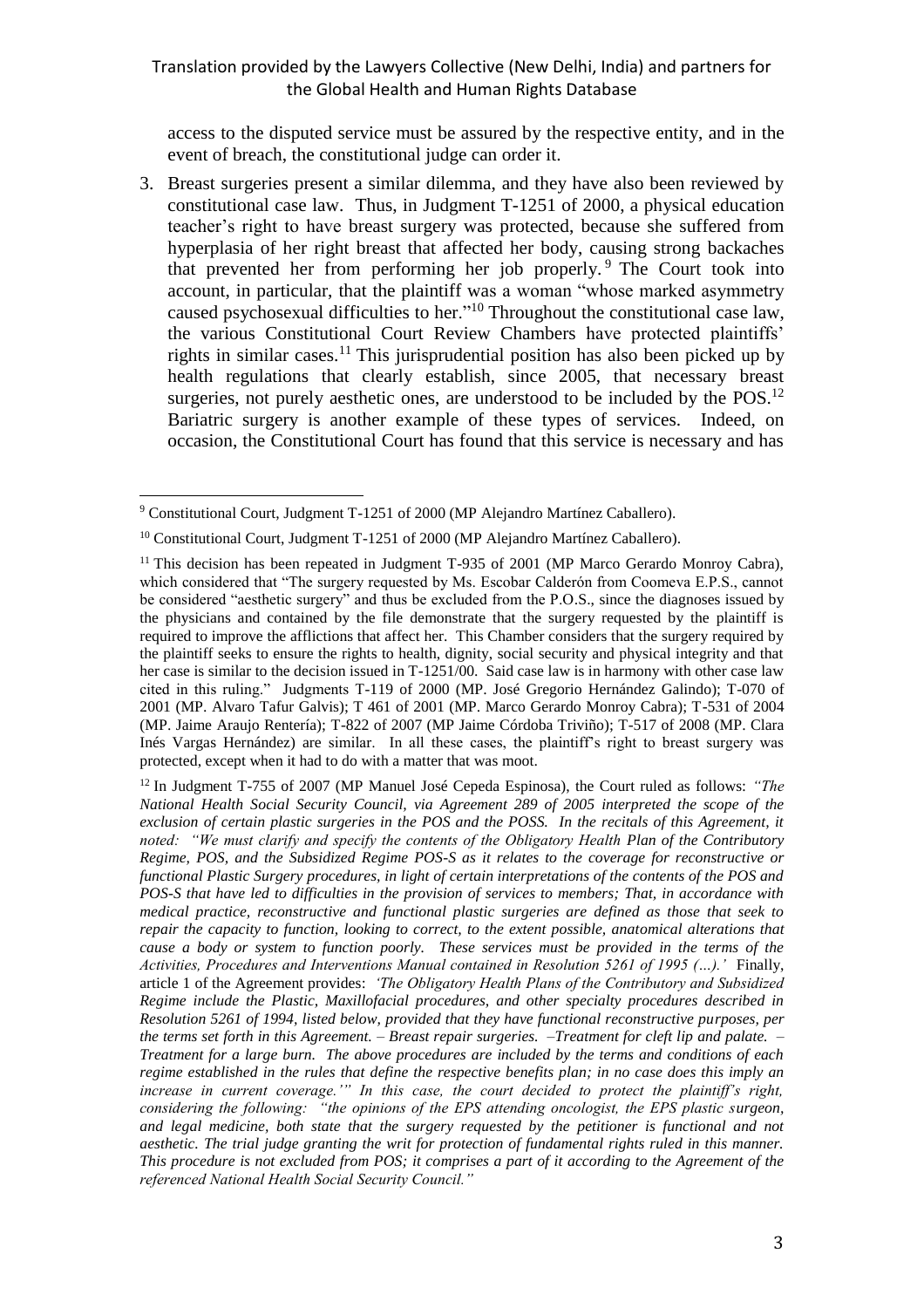ordered that its practice be guaranteed.<sup>13</sup> In other cases, it believes that the service is not necessary and has denied it. $^{14}$ 

- 4. Similarly, when the health service requested is a plastic surgery that is not ordered because of a risk of a person's life or health, constitutional jurisprudence has denied access to said service via a writ of fundamental rights. Thus, in cases of a sumptuary service, or even a useful service, the Court has determined that the service is not necessary, and thus, it cannot be protected via a writ for the protection of fundamental rights. For example, Judgment  $T-476$  of  $2000^{15}$  denied a reductive *breast surgery* because it was not therapeutic and it did not affect the plaintiff's health; a breast reconstruction surgery was denied in Judgment T-749 of 2001<sup>16</sup> to a woman who wanted to improve her breasts' physical appearance; and Judgment  $T-539$  of  $2007<sup>17</sup>$  denied a breast reduction surgery because there was no imminent or serious risk, and the plaintiff's health was not affected. This very rule has been applied in similar situations, in cases involving various health services.<sup>18</sup>
- 5. Finally, in certain cases, courts are not able to decide whether the service is necessary or not. In this situation, the Courts have divided their decisions into two. In the first, courts seek to adopt adequate and necessary measures to resolve the medical uncertainty on the matter. In the second, courts order the practice of the service if it is proven to be necessary.<sup>19</sup> In the case of breast surgery, Judgment

 $\overline{a}$ <sup>13</sup> In Judgment T-365 of 2002 (MP. Jaime Córdoba Triviño) the court decided that, among other matters, Salud Colmena EPS' legal representative had to perform the bariatric surgery on the plaintiff through a laparoscopy. *See also*, T-1229 of 2005 (MP. Jaime Araujo Rentería), T-060 of 2006 (MP. Alvaro Tafur Galvis), T-384 of 2006 (MP. Clara Inés Vargas Hernández), T-663 of 2008 (MP. Rodrigo Escobar Gil), T-1022A of 2008 (MP. Nilson Pinilla Pinilla) and T-1108 of 2008 (MP. Mauricio González Cuervo, SPV Mauricio González Cuervo).

<sup>&</sup>lt;sup>14</sup> In Judgment T-828 of 2005 (MP. Humberto Antonio Sierra Porto) the court decided to affirm the trial Judgment denying protection.

<sup>&</sup>lt;sup>15</sup> Constitutional Court, Judgment T-476 of 2000 (MP Alvaro Tafur Galvis).

<sup>16</sup> Constitutional Court, Judgment T-749 of 2001 (MP Marco Gerardo Monroy Cabra).

<sup>&</sup>lt;sup>17</sup> Constitutional Court, Judgment T-539 of 2007 (MP Nilson Pinilla Pinilla)

<sup>18</sup>*See for example*, among other cases, Judgment T-198 of 2004 (MP Eduardo Montealegre Lynett) (denying a woman plastic surgery when, after having received treatment for infectious herpes, she was diagnosed with an irregular anti-aesthetic scar on the left side of her nose. This Corporation claimed that, as per the attending physician, this operation was not aimed at achieving the plaintiff's functional recovery, and instead, it sought purely aesthetic ends. In Judgment T-490 of 2006 (MP Marco Gerardo Monroy Cabra) the court denied laser hair removal in the case of a man who suffered from Pseudofolliculitis of the beard, an illness in which beard hair grew inside the skin and the plaintiff was forced to use a pin to remove ingrown hair.

<sup>&</sup>lt;sup>19</sup> In Judgment T-264 of 2003 (MP. Jaime Córdoba Triviño), the Court decided, among other matters, to order the Legal Representative of SaludCoop EPS to schedule an appraisal by a multi-disciplinary team composed of specialists within its service network designated by Dr. Hernán Yupanqui (attending physician) in order to define a treatment for Ms. Glaris María Roa Sánchez. As a result, all of the procedures that she needed, *including bariatric surgery*, would be performed if the medical team concluded that they were necessary. Similarly, EPS was ordered to provide comprehensive treatment to the woman to improve her quality of life. In a similar sense, see Judgments T-027 of 2006 (MP. Alfredo Beltrán Sierra), T-469 of 2006 (MP. Humberto Antonio Sierra Porto), T-867 of 2006 (MP. Marco Gerardo Monroy Cabra), T-1201 of 2008 (MP. Marco Gerardo Monroy Cabra) and T-037 of 2010 (MP. Jorge Iván Palacio Palacio).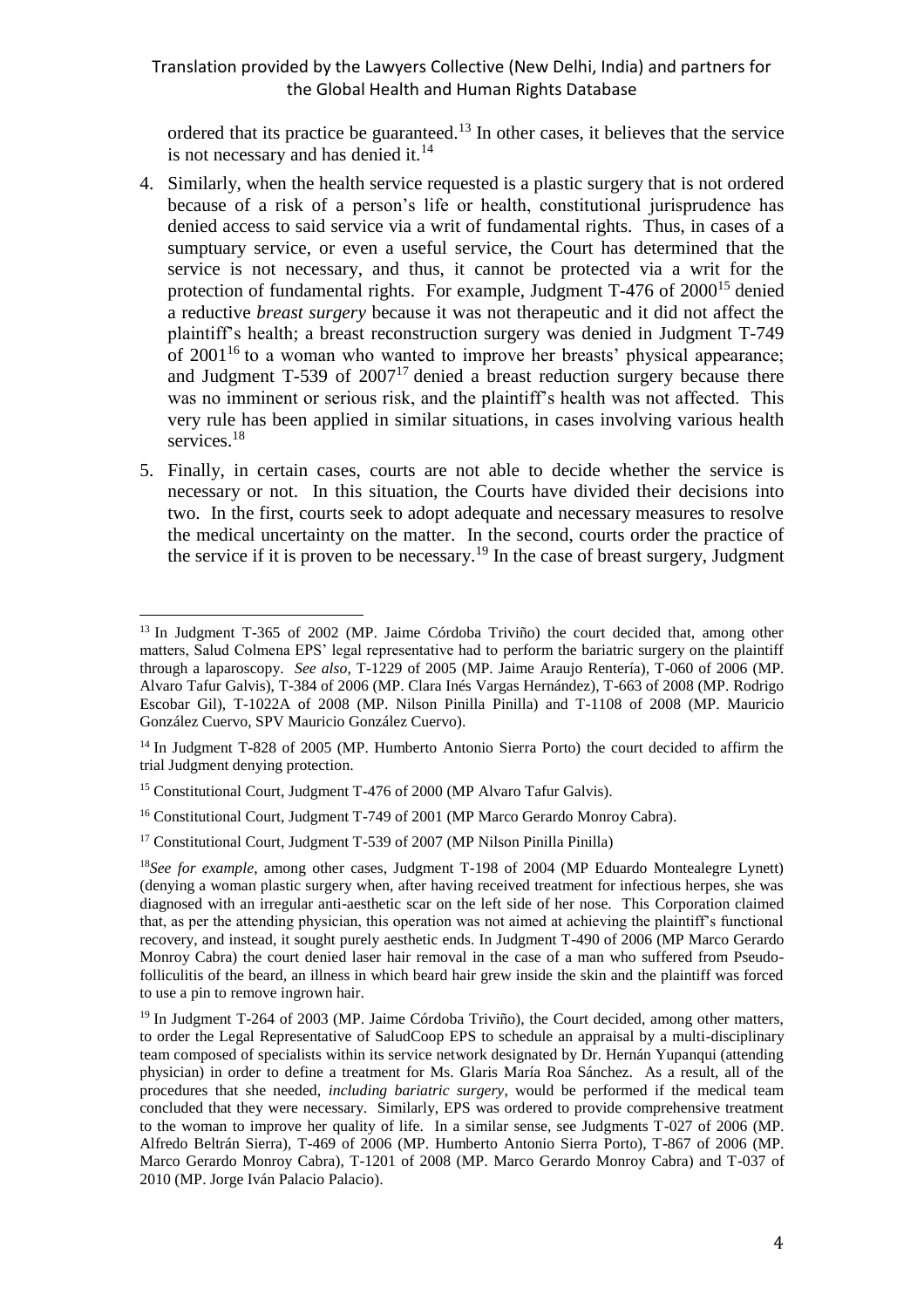T-760 decided, among other matters, to protect a woman's health, in a case where the plaintiff did not clearly prove whether she needed the service or not.<sup>20</sup>

- 6. In principle, determining whether a health service is required or not, including plastic surgery, is a matter that must be performed by the attending physician of the respective entity. However, this decision can also be questioned or suggested by another System physician, even if he or she is not a member of this entity, but has treated the person and made justified technical decisions. The Reviewing Chamber has considered, in this regard, that "*when a medical service has not been clearly excluded from the POS and said procedure is ordered by a physician that is outside the Service network of the entity in charge of providing the service, EPS has the obligation, if it denies provision of the service, of evaluating and proving, on the basis of scientific techniques (i) that the medical service is not within the POS, (ii) how to evaluate and contradict, in medical and scientific terms, the order issued by the attending physician who is outside the service network of the defendant entity." 21*
- 7. Now, the Chamber should highlight that, on a series of occasions, the constitutional case law on the right to health has addressed illnesses that can affect a woman's reproductive or sexual health.<sup>22</sup> The Constitutional Court, for example, has been sensitive to the impact that these affectations could have on a woman's emotional life, even affecting her mental health, on occasion.<sup>23</sup>
	- 7.1. The Court has not only protected the right to sexual health when it is directly affected, but also in such cases when it could be subject to an indirect risk or threat. Thus, for example, the Constitutional Court protected a person's right to health, among other reasons, because it considered that a partner (a

 $\overline{a}$ 

 $20$  Constitutional Court, Judgment T-760 of 2008 (MP Manuel José Cepeda Espinosa), the Court decided to protect a woman's right to breast surgery, as it deemed that the surgery was necessary. The Court said, "this Court considers that Famisanar EPS violated the plaintiff's fundamental right to health, denying her access to a *necessary* health service, contemplated in the obligatory service plan, without taking the adequate and necessary measures to establish whether a person really required the treatment, from a medical perspective. EPS justified its decision via three arguments, namely, that the service (i) was not included in obligatory plans, (ii) it was unclear whether it was medically required or not and (iii) the plaintiff did not demonstrate her lack of resources." The Chamber, via an injunction, ordered the plaintiff's proper diagnosis. In another case studied by the Court, the court ruled the following: "The Court considers that the Administrative District Health Department of Cartagena, DADIS, for its initials in Spanish, *disrespected* the plaintiff's daughter's right to health – by failing to adopt the adequate and necessary measures to determine whether the child needs a health service or not (therapeutic breast surgery), and orders a guarantee of effective access to the surgery in the event that the Court rules that she does need it […]."

<sup>21</sup> Constitutional Court, Judgment T-838 of 2009 (MP. María Victoria Calle Correa) Holding that the adequate measures must be adopted to medically establish whether the service *Sleeve Gastrectomy via Laparoscopy using a Ligasure T. Mechanical Suture* was necessary.

 $22$  On a series of occasions, the Constitutional Court has protected a woman's right to access health services that involve, in one way or another, her sexual and reproductive health. Among other matters, see for example, Judgments T-605 of 2007 (MP Humberto Antonio Sierra Porto) (guaranteeing the practice of a *maternal and paternal karyotype exam*; T-870 of 2008 (MP. Manuel José Cepeda Espinosa), in this case, the plaintiff's right to medication *Acetato de Leuprolide* was guaranteed; T-890 of 2009 (MP. Luis Ernesto Vargas Silva), in this case, an operating laparoscopic video was ordered.

<sup>&</sup>lt;sup>23</sup> In the concrete case, even though the court held that the plaintiff did not have a right to the requested health service, in Judgment T-424 of 2009 (MP. Jorge Ignacio Pretelt Chaljub) the Court held that a functional affectation could impact a woman's reproductive health, and affect her mental health.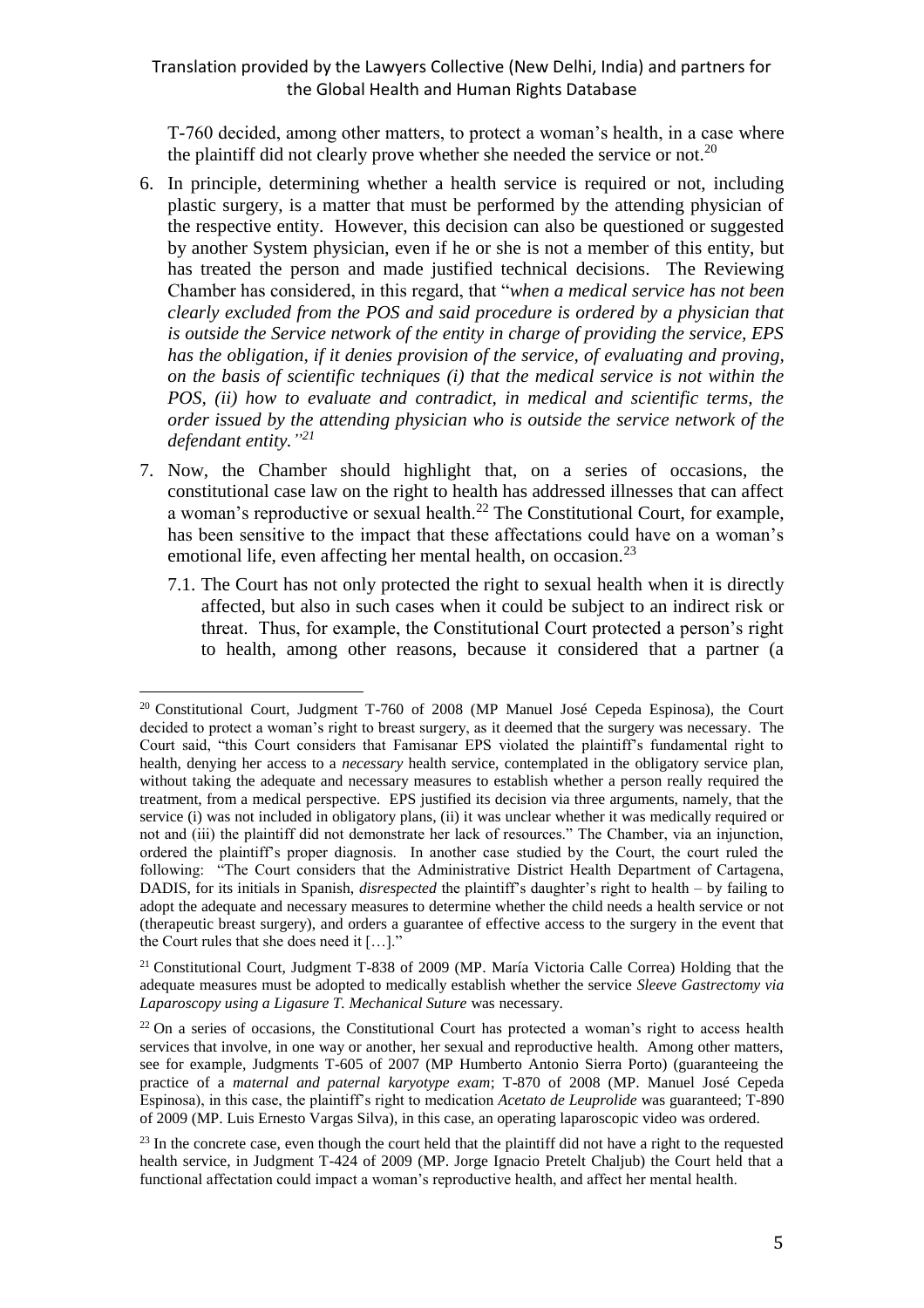woman) could be infected with the human papilloma virus.<sup>24</sup> The Court has protected the right to reproductive and sexual health, even in such cases where the situation has been consummated, such as, when a 13-year old rape victim is precluded from interrupting her pregnancy.<sup>25</sup>

- 7.2. It is worth emphasizing that sexual health ensures the ability to have an active and pleasurable sexual life. A writ for protection of fundamental rights has also addressed access to health services to allow the effective enjoyment of this right. $^{26}$
- 7.3. Judges or physicians can be ignorant about the protection of a woman's right to sexual health, for cultural reasons. They can undermine its physiological and psychological factors, and these can affect a woman's right to enjoyment of her sexual life. The existence of certain schools of thought that even questioned women's rights to freely enjoy their sexuality, requires that health system operators and constitutional judges give special protection to cases where it can be at risk. In other words, under the constitutional legal framework, when a woman requests a medical service that her sexual health can depend on and, eventually, her reproductive health, the constitutional protection implies a specific evaluation and analysis of this dimension of her health, regardless of her sexual orientation.
- 8. In the present case, the Chamber observes that the assessments performed by the attending physicians and certified by the Scientific Technical Committee allow us to clearly establish that the plaintiff's problem is a matter that seriously affects her health, and, in particular, her reproductive and sexual health.

Although the plaintiff holds that the main importance of performing the operation is, above all, the long-term consequences that could arise if the hypertrophy were to considerably increase, she also references the pain and disturbances caused by her physical condition. The attending physician confirmed to the trial judge that (i) the plaintiff suffers from the illness that she indicated in the protective action (hypertrophy of vaginal labia); (2) that *ninfoplasty* is the indicated treatment to

 $\overline{a}$ 

<sup>&</sup>lt;sup>24</sup> In Judgment T-816 of 2008 (MP. Clara Inés Vargas Hernández) the Court decided to protect the plaintiff's rights and, as a result, order the health entity in charge to perform a new medical assessment, to determine the comprehensive treatment of the 'condyloma injuries on the penis', that he suffers from, guaranteeing the provision of necessary procedures or medication to cure his illness, including the treatment designated as "peniscopy" pursuant to the prescriptions of the entity's physicians. The Court notes: "These injuries greatly affect his personal integrity, as they violate his right to sexuality as part of the fundamental right to free development of his personality, to the extent that the plaintiff cannot fully develop his sexual life as he must manage a complex virus that he could spread to his wife and which could lead to cancer, according to referenced information. For this reason, and without greater deliberations, the Chamber finds that the first requirement of the Court's case law, for the provision of non-POS procedures has been proven."

<sup>25</sup> In Judgment T-209 of 2008 (MP. Clara Inés Vargas Hernández) the Court decided, among other matters, to *order* Coomeva EPS, and the IPS of its network, as well as the health professionals who treated the case and did not act pursuant to their obligations, to pay for the harm caused to the minor, because it violated her fundamental rights.

<sup>&</sup>lt;sup>26</sup> In Judgment T-492 of 2004, for example, the Court protected a the right of a person and his or her spouse to access a "phallic reconstruction" service, when the person had suffered serious injuries to his sexual organs, caused by common delinquents. At this time, the Court considered how the situation caused a serious deterioration of the plaintiff's sexual health and the couple's sexual life. Constitutional Court, Judgment T-492 of 2004 (MP. Alfredo Beltrán Sierra).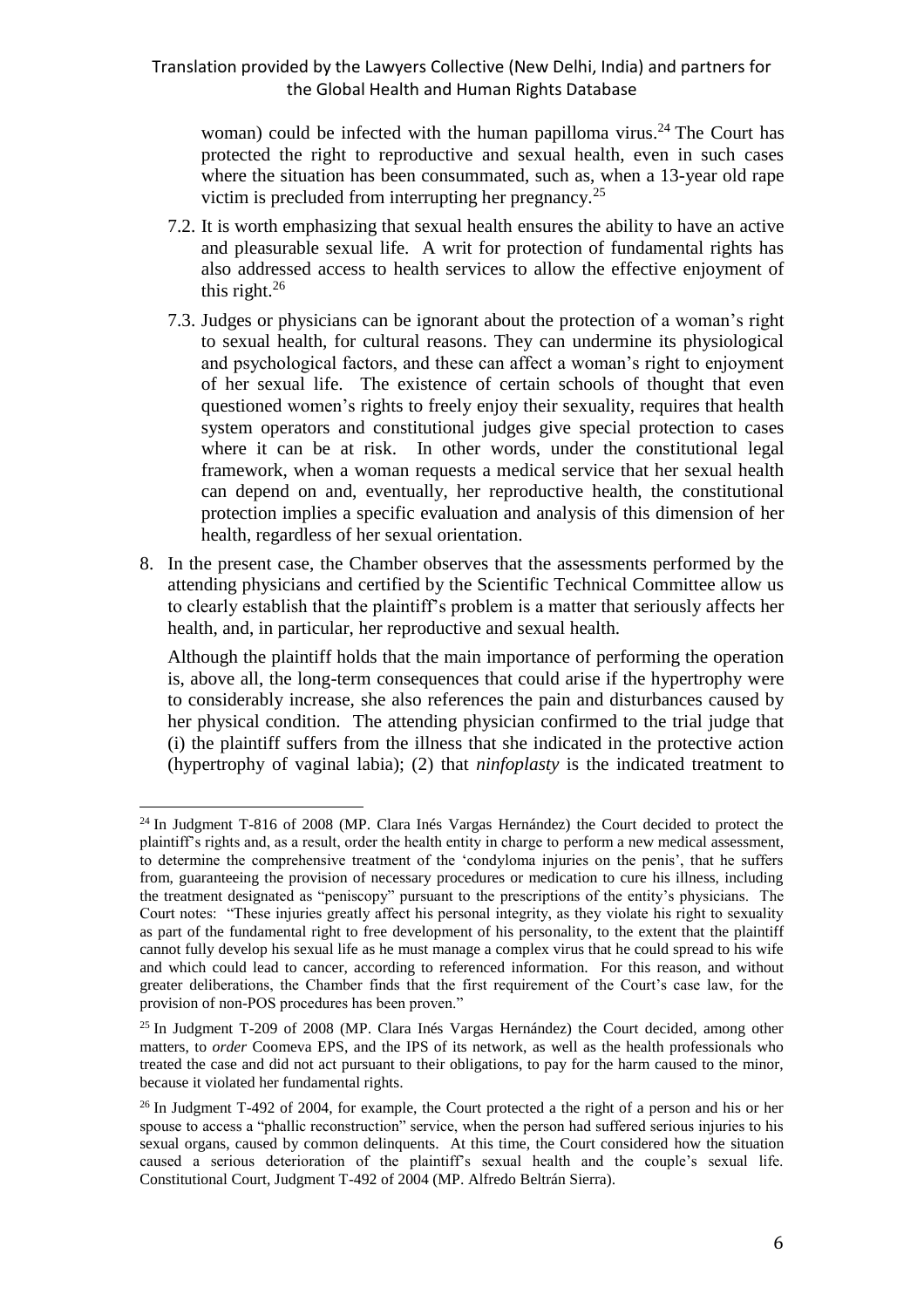achieve a 'comprehensive recovery' or a partial resection of the lower labia; and (iii) that the procedure is not essential to improve her health condition, considered as a general matter. Not performing it, he assures, does not put her health or dignified life at risk.

The Review Chamber does not discard the fact that the physician who evaluated Estrella Mórrigan considered, in particular, the affectation of her illness on her reproductive health on one hand and her sexual health on the other. Nonetheless, because of the general nature of the opinion, this Chamber cannot clearly establish whether the physician considered this matter or not. This absence implies that the Court, following its case law, has to protect the plaintiff's right to health; must request a new evaluation, considering, in particular, her sexual health, and, in the event that the service is necessary, it orders that performance of the service.

9. As a result, the Chamber decides that EPS violated a woman's right by denying the *ninfoplasty* (a medical service on which her sexual health, and eventually, her reproductive health depend), when it considered that she did not need said service because it did not affect her life and health. However, the medical opinion on which it is based did not perform a specific evaluation of the woman's reproductive and sexual health. Thus, the court decides to deny the writ for protection of fundamental rights and instead, issue the referenced orders.

#### **III. DECISION**

In light of the foregoing, the First Review Chamber of the Constitutional Court, administering justice on behalf of the people and by mandate of the Political Constitution,

#### **RESOLVES**:

**First. –TO REVOKE** the judgment issued by the Municipal Court of Santa Rosa de Osos, on January 18, 2010, in the referenced case and, instead, **PROTECT** the right to health of Estrella Mórrigan.

**Second. –TO ORDER** EPS Coomeva, within a 48-hour term, counted from service of this judgment, to adopt all necessary and appropriate measures to evaluate the impact of the *hypertrophy of labia minora* on the health of Estrella Mórrigan, in particular, her reproductive and sexual health. In the event that the affectation is *serious* (a considerable and not simply aesthetic impact), the practice of surgery on the plaintiff within the next 48 hours after the medical opinion is issued shall be performed. The Municipal Court of Santa Rosa de Osos and this Review Chamber of the Constitutional Court must be informed of decision adopted by EPS on the day after it is adopted.

**Third. –** The Municipal Court of Santa Rosa de Osos shall **SERVE** this judgment within five (05) days from receipt of the communication, pursuant to article 36 of Decree 2591 of 1991.